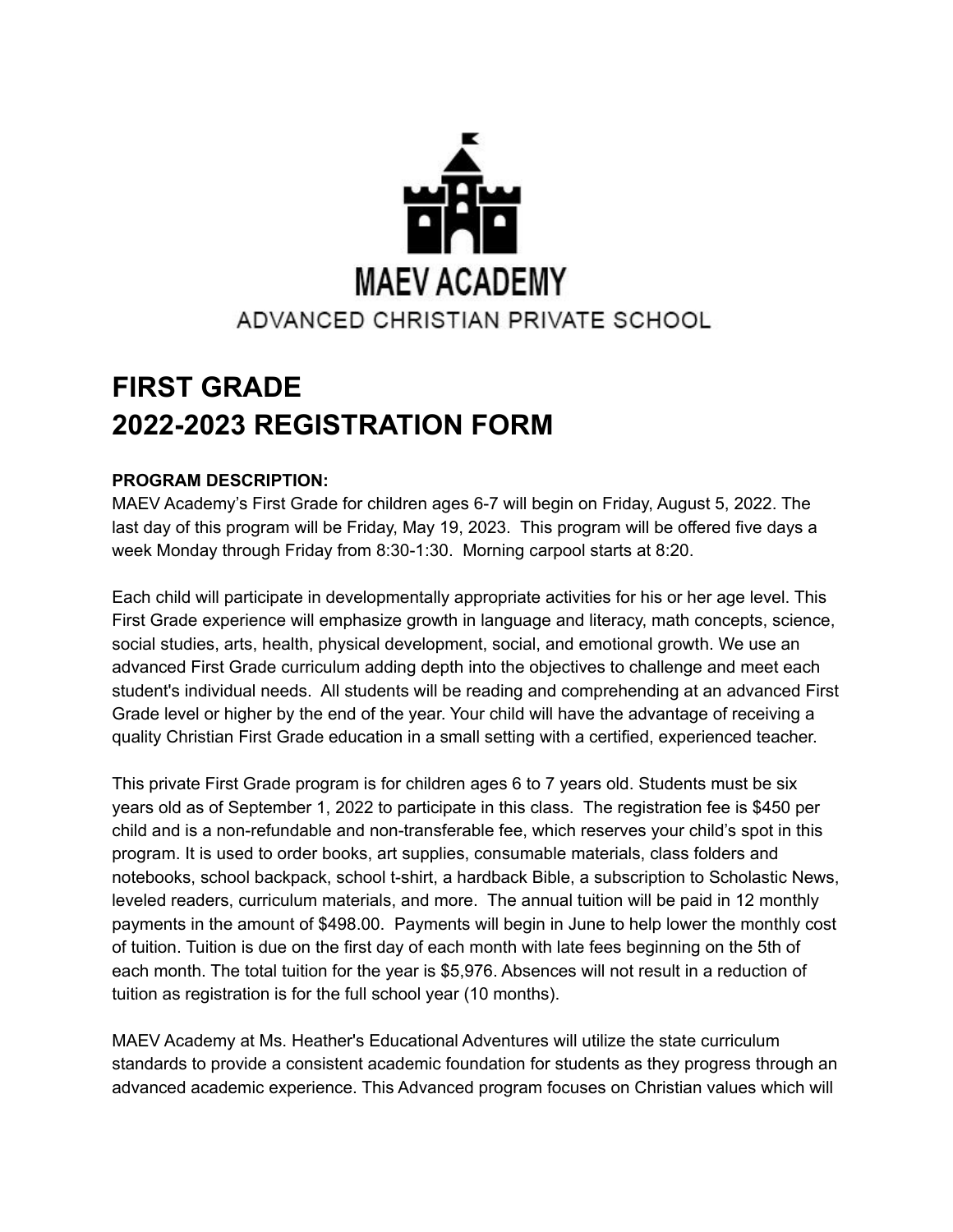be taught across the curriculum and woven into the fabric of the entire First Grade year. MAEV Academy will provide a balanced approach to learning which will allow students to be taught at their instructional level. As student's progress through the curriculum they will be presented with advanced academic opportunities that will further their understanding and exposure to higher level thinking skills.

**\*New for the 2022-2023 School Year** - School uniforms will be required Monday - Thursday for all K-3 MAEV ACADEMY students. Fridays will be student choice or spirit wear!

**\*New for the 2022-2023 School Year** - Mandatory Assessments for all new students All new students in our 3 year old program and above entering MHEA or MAEV will be required to attend one mandatory assessment day in March for placement for the 2022-2023 school year. If your child currently attends MHEA or MAEV, your child is exempt from this assessment.

Assessment Dates: (3's, Pre-K 9:00-1:00) (K, 1st, 2nd, 3rd 2:00-3:00) New students only! Please choose one date:

\_\_\_\_\_Friday, March 4, 2022 \_\_\_\_\_Friday, March 11, 2022 \_\_\_\_\_Friday, March 18, 2022

If you have a student entering 3's or Pre-K you will need to pack a lunch for your child and drop them off and pick them up in our daily carpool. If you have a student entering K, 1st, 2nd, or 3rd, you will need to bring them in the lobby entering door A.

We will inform you by Friday, March 25, 2022 with the results of the assessment. If your child does not meet the minimum standards, you will receive a full refund of your child's registration fee.

# **WELCOME TO MAEV ACADEMY'S ADVANCED CHRISTIAN FIRST GRADE 2022-2023**

First Grade Curriculum

\*Georgia Standards of Excellence for Math, ELA, Science, and Social Studies

\*Bible Curriculum - 1st Grade Roundup Bible Curriculum

-Detailed weekly lessons with Bible Story, comprehension questions, games, activities, role-playing, crafts, individual take-home books for each story, and so much more! -Hard Bound Bibles for Each Child -Bible Verses -Daily Bible Time/Bible Songs/Prayers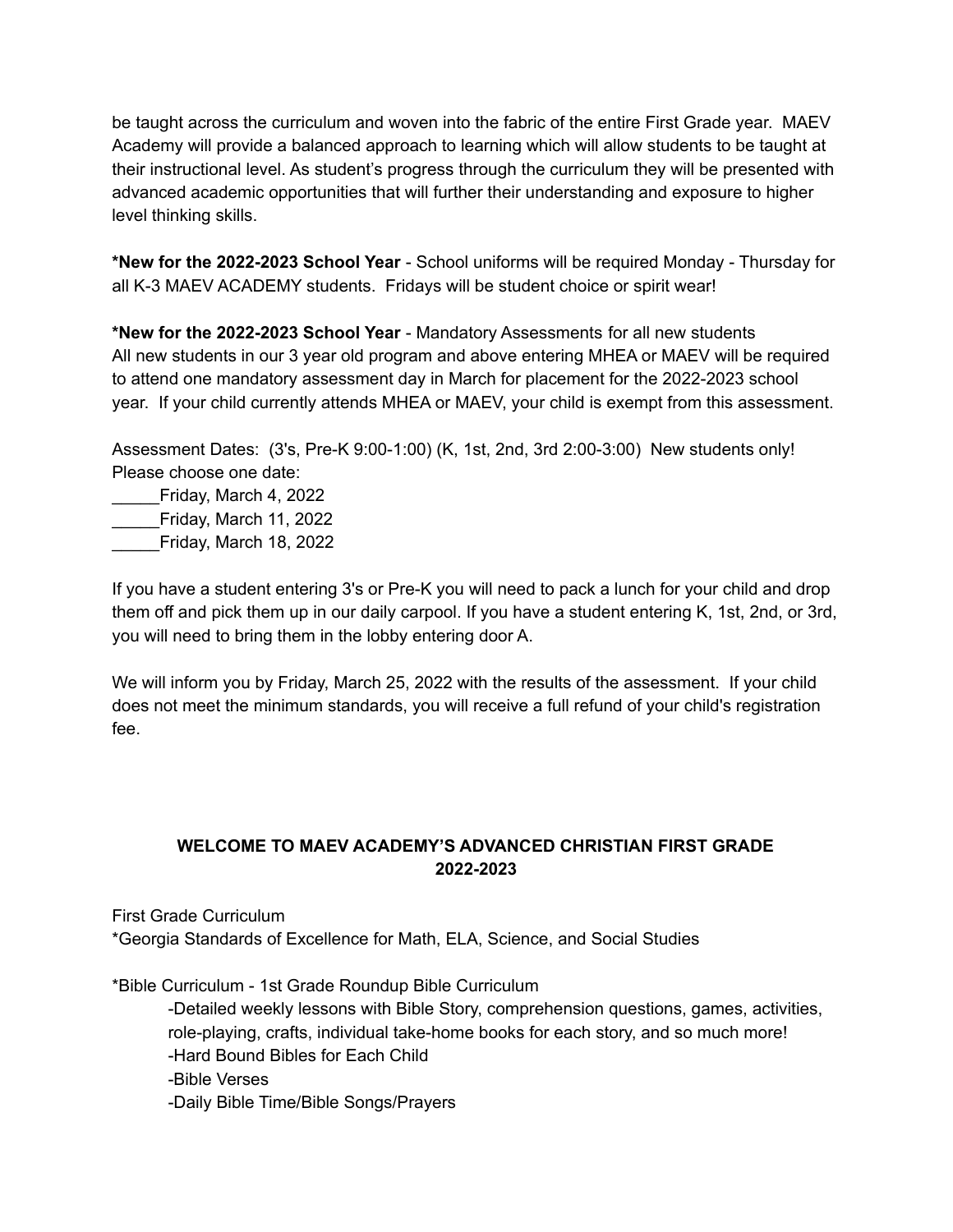\*Balanced Literacy Approach

-Literacy Stations (phonics, word study, guided reading, sight words,...)

-Mentor Texts

-Interactive Read Alouds

-Guided Reading

-Leveled Readers

-Daily Writing Journals/Writer's Workshop/Creative Writing Projects

-Supplemental Saxon Phonics 1st & 2nd grade program

-Scholastic News- 2nd grade level

-Fountas & Pinnell Assessments to find individual reading levels

-Individualized learning plans for each student

## \*Balanced Numeracy Approach

-Math Workshops

-Common Core Supplemental Math Model Lessons

-Daily calendar activities (months of the year, days of the week, patterning, number

sense activities, addition, subtraction, telling time, graphing, place value,

word problems, and so much more!)

-Math centers using manipulatives, games, and differentiated stations to meet individual student needs

-Lots of fun math songs and thematic units to teach First Grade math concepts

\*Science & Social Studies

-Taught through weekly themes

-Hands-on experiments, group projects, fun reports, special crafts, presentations, programs, and more!

-Art projects using a variety of mediums including chalk pastels, watercolor, acrylic, oil pastels, and more!

#### **REQUIRED STUDENT INFORMATION:**

| Student's Name and the student's Name | Age as of 9/1/22 Birthdate |  |
|---------------------------------------|----------------------------|--|
| <b>Mailing Address</b>                |                            |  |
|                                       |                            |  |
| Mother's Name                         | Work #                     |  |
| Cell #                                |                            |  |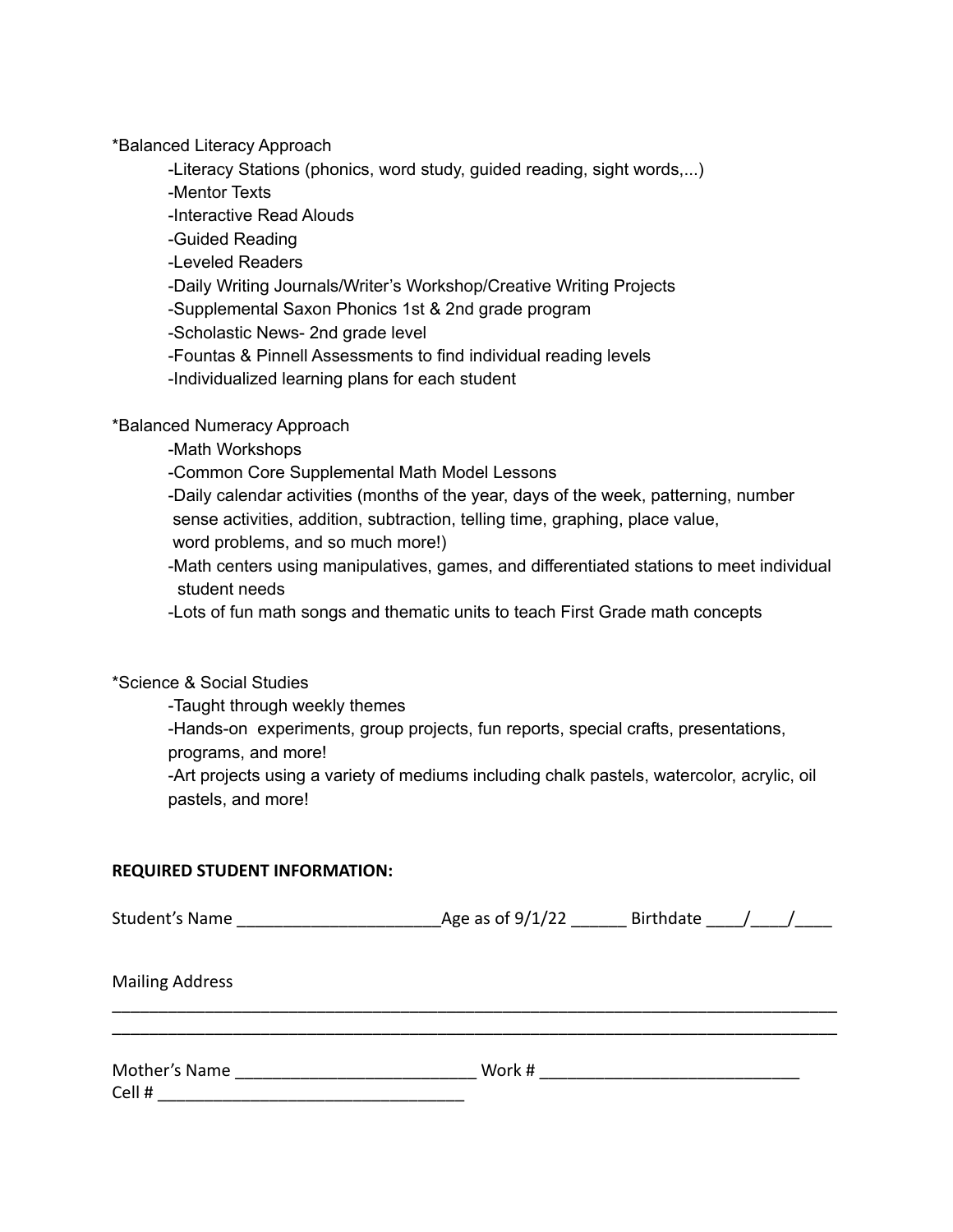### Mother's Email Address

| Father's Name                 | Work# |  |
|-------------------------------|-------|--|
| Cell#                         |       |  |
| <b>Father's Email Address</b> |       |  |

\_\_\_\_\_\_\_\_\_\_\_\_\_\_\_\_\_\_\_\_\_\_\_\_\_\_\_\_\_\_\_\_\_\_\_\_\_\_\_\_\_\_\_\_\_\_\_\_\_\_\_\_\_\_\_\_\_\_\_\_\_\_\_\_\_\_\_\_\_\_

Emergency Contact's Name \_\_\_\_\_\_\_\_\_\_\_\_\_\_\_\_\_\_\_\_\_\_\_\_\_\_\_\_\_\_\_\_\_\_\_ Phone #

Please list all of the people that are allowed to pick up your child. A driver's license will be required for if the child is not picked up by a parent.

\_\_\_\_\_\_\_\_\_\_\_\_\_\_\_\_\_\_\_\_\_\_\_\_\_\_\_\_\_\_\_\_\_\_\_\_\_\_\_\_\_\_\_\_\_\_\_\_\_\_\_\_\_\_\_\_\_\_\_\_\_\_\_\_\_\_\_\_\_\_\_\_\_\_\_\_\_\_ \_\_\_\_\_\_\_\_\_\_\_\_\_\_\_\_\_\_\_\_\_\_\_\_\_\_\_\_\_\_\_\_\_\_\_\_\_\_\_\_\_\_\_\_\_\_\_\_\_\_\_\_\_\_\_\_\_\_\_\_\_\_\_\_\_\_\_\_\_\_\_\_\_\_\_\_\_\_ \_\_\_\_\_\_\_\_\_\_\_\_\_\_\_\_\_\_\_\_\_\_\_\_\_\_\_\_\_\_\_\_\_\_\_\_\_\_\_\_\_\_\_\_\_\_\_\_\_\_\_\_\_\_\_\_\_\_\_\_\_\_\_\_\_\_\_\_\_\_\_\_\_\_\_\_\_\_ \_\_\_\_\_\_\_\_\_\_\_\_\_\_\_\_\_\_\_\_\_\_\_\_\_\_\_\_\_\_\_\_\_\_\_\_\_\_\_\_\_\_\_\_\_\_\_\_\_\_\_\_\_\_\_\_\_\_\_\_\_\_\_\_\_\_\_\_\_\_\_\_\_\_\_\_\_\_ \_\_\_\_\_\_\_\_\_\_\_\_\_\_\_\_\_\_\_\_\_\_\_\_\_\_\_\_\_\_\_\_\_\_\_\_\_\_\_\_\_\_\_\_\_\_\_\_\_\_\_\_\_\_\_\_\_\_\_\_\_\_\_\_\_\_\_\_\_\_\_\_\_\_\_\_\_\_ \_\_\_\_\_\_\_\_\_\_\_\_\_\_\_\_\_\_\_\_\_\_\_\_\_\_\_\_\_\_\_\_\_\_\_\_\_\_\_\_\_\_\_\_\_\_\_\_\_\_\_\_\_\_\_\_\_\_\_\_\_\_\_\_\_\_\_\_\_\_\_\_\_\_\_\_\_\_ \_\_\_\_\_\_\_\_\_\_\_\_\_\_\_\_\_\_\_\_\_\_\_\_\_\_\_\_\_\_\_\_\_\_\_\_\_\_\_\_\_\_\_\_\_\_\_\_\_\_\_\_\_\_\_\_\_\_\_\_\_\_\_\_\_\_\_\_\_\_\_\_\_\_\_\_\_\_ \_\_\_\_\_\_\_\_\_\_\_\_\_\_\_\_\_\_\_\_\_\_\_\_\_\_\_\_\_\_\_\_\_\_\_\_\_\_\_\_\_\_\_\_\_\_\_\_\_\_\_\_\_\_\_\_\_\_\_\_\_\_\_\_\_\_\_\_\_\_\_\_\_\_\_\_\_\_

Does your child have any specific requirements or allergies that we should be aware of? If yes, please explain below.

\_\_\_\_\_\_\_\_\_\_\_\_\_\_\_\_\_\_\_\_\_\_\_\_\_\_\_\_\_\_\_\_\_\_\_\_\_\_\_\_\_\_\_\_\_\_\_\_\_\_\_\_\_\_\_\_\_\_\_\_\_\_\_\_\_\_\_\_\_\_\_\_\_\_\_\_\_\_ \_\_\_\_\_\_\_\_\_\_\_\_\_\_\_\_\_\_\_\_\_\_\_\_\_\_\_\_\_\_\_\_\_\_\_\_\_\_\_\_\_\_\_\_\_\_\_\_\_\_\_\_\_\_\_\_\_\_\_\_\_\_\_\_\_\_\_\_\_\_\_\_\_\_\_\_\_\_ \_\_\_\_\_\_\_\_\_\_\_\_\_\_\_\_\_\_\_\_\_\_\_\_\_\_\_\_\_\_\_\_\_\_\_\_\_\_\_\_\_\_\_\_\_\_\_\_\_\_\_\_\_\_\_\_\_\_\_\_\_\_\_\_\_\_\_\_\_\_\_\_\_\_\_\_\_\_ \_\_\_\_\_\_\_\_\_\_\_\_\_\_\_\_\_\_\_\_\_\_\_\_\_\_\_\_\_\_\_\_\_\_\_\_\_\_\_\_\_\_\_\_\_\_\_\_\_\_\_\_\_\_\_\_\_\_\_\_\_\_\_\_\_\_\_\_\_\_\_\_\_\_\_\_\_\_ \_\_\_\_\_\_\_\_\_\_\_\_\_\_\_\_\_\_\_\_\_\_\_\_\_\_\_\_\_\_\_\_\_\_\_\_\_\_\_\_\_\_\_\_\_\_\_\_\_\_\_\_\_\_\_\_\_\_\_\_\_\_\_\_\_\_\_\_\_\_\_\_\_\_\_\_\_\_ \_\_\_\_\_\_\_\_\_\_\_\_\_\_\_\_\_\_\_\_\_\_\_\_\_\_\_\_\_\_\_\_\_\_\_\_\_\_\_\_\_\_\_\_\_\_\_\_\_\_\_\_\_\_\_\_\_\_\_\_\_\_\_\_\_\_\_\_\_\_\_\_\_\_\_\_\_\_ \_\_\_\_\_\_\_\_\_\_\_\_\_\_\_\_\_\_\_\_\_\_\_\_\_\_\_\_\_\_\_\_\_\_\_\_\_\_\_\_\_\_\_\_\_\_\_\_\_\_\_\_\_\_\_\_\_\_\_\_\_\_\_\_\_\_\_\_\_\_\_\_\_\_\_\_\_\_ \_\_\_\_\_\_\_\_\_\_\_\_\_\_\_\_\_\_\_\_\_\_\_\_\_\_\_\_\_\_\_\_\_\_\_\_\_\_\_\_\_\_\_\_\_\_\_\_\_\_\_\_\_\_\_\_\_\_\_\_\_\_\_\_\_\_\_\_\_\_\_\_\_\_\_\_\_\_

**REQUIRED CONSENT:** Please read this section carefully and initial by ALL of the terms and conditions below which are required to start your child in our First Grade program.

**General Terms and Conditions**: By initialing here and signing below, I accept all of the terms and conditions of MAEV Academy's Advanced First Grade Program which may be subject to change.

\$450 Registration Fee: By initialing here and signing below, I agree to pay the \$450 registration fee which is non-refundable for any reason and non-transferable to another child (or sibling) or to another school year. NEW STUDENTS ONLY: We will inform you by Friday,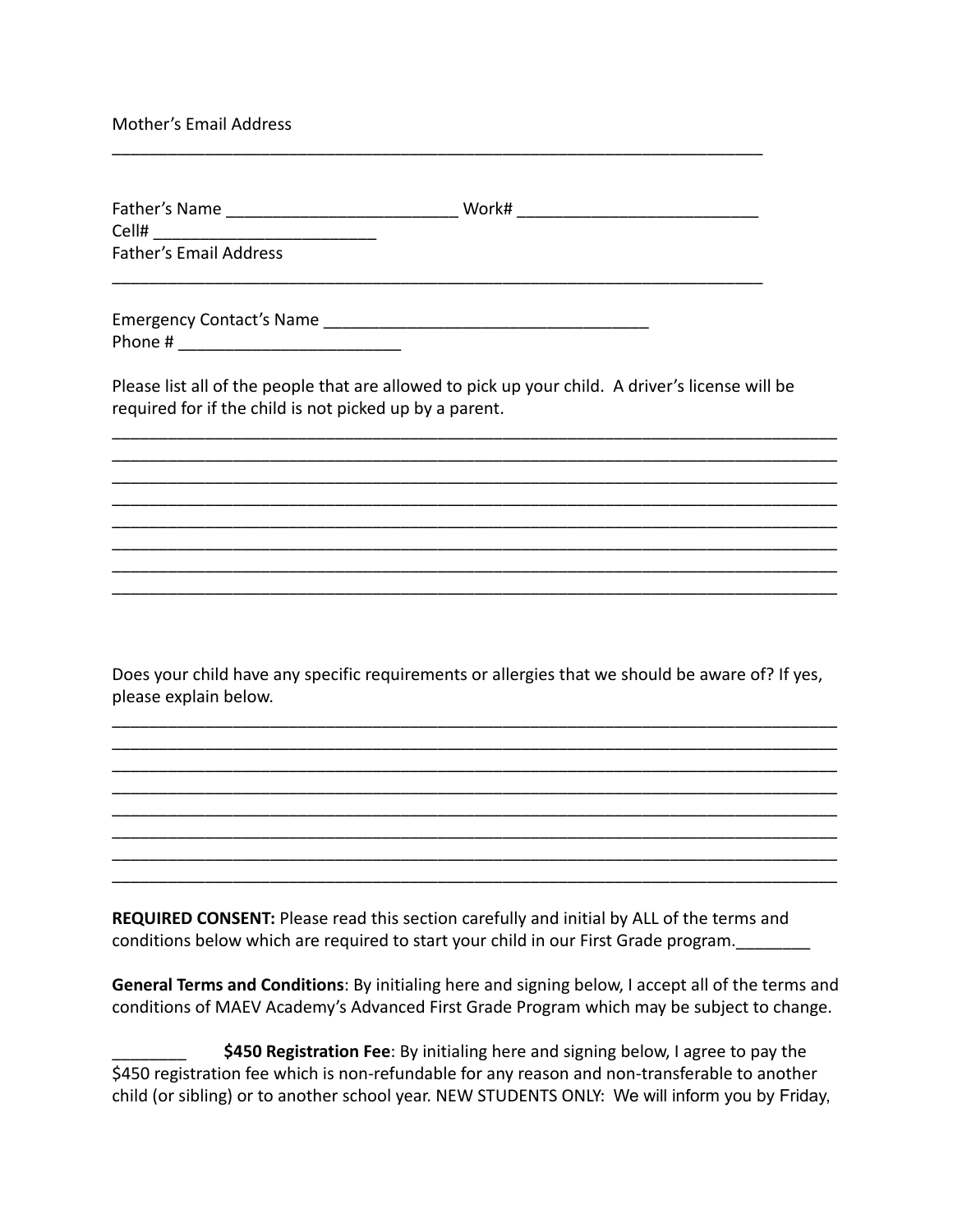March 25, 2022 with the results of the assessment. If your child does not meet the minimum standards, you will receive a full refund of your child's registration fee.

\_\_\_\_\_\_\_\_ **Media (Facebook, Instagram, Website, etc.) Release**: By initialing here and signing below, I give consent for my child's picture to be utilized for media release.

\_\_\_\_\_\_\_\_ **Tuition**: By initialing here and signing below, I understand that enrollment in the First Grade is for the entire 10 months of the school year and that the tuition is paid in 12 months payments beginning June 1st, 2022. Payments should be paid on or before the 1st of each month. Tuition of \$5,976 for the First Grade program is paid over 12 months beginning June 1st, 2022 in the amount of \$498.00 per month. If the annual tuition is made in one payment by June 10th, a 5% discount will be given. Tuition paid in full is \$5,677 which reflects a total Savings of \$299.

\_\_\_\_\_\_\_\_ **Monthly Tuition Payment Due Dates and Late Fees:** By initialing here and signing below, I understand and agree to pay the monthly amount of the annual tuition by the  $1<sup>st</sup>$  of the month by cash or check as well as a late fee of \$5 per day after a three-day grace period (late fees will begin on payments made on the  $5<sup>th</sup>$  of the month). No exceptions will be made to keep this fair for all parents during the school year.

> \_\_\_\_\_\_\_ **Additional Payment Option & Fees**: By initialing here and signing below, I am stating that I understand there are several payment options:

**Checks or Cash:** Checks can be written to Ms. Heather's Educational Adventures or MHEA.

**Venmo:** There is an option for parents to pay via Venmo. The Venmo account information is heather-langley-12.

**PayPal**: There is an option for parents to pay with a credit card via PayPal but it must include an additional 3% charge. If you elect to complete a payment using this method, you will need to add an additional 3% of the balance due to the amount paid.

**Automatic Credit Card Processing**: There is an option for parents to leave a credit card on file at the school to be processed on every  $1<sup>st</sup>$  of the month when tuition is due. If you elect to complete payment using this method, you will need to add an additional 3% of the balance due to the amount paid. A credit card authorization form must be completed and signed.

\_\_\_\_\_\_\_ **Returned Check Fee:** By initialing here and signing below, I agree to pay \$35 for returned checks as the school incurs bank fees and administrative expenses related to returned checks.